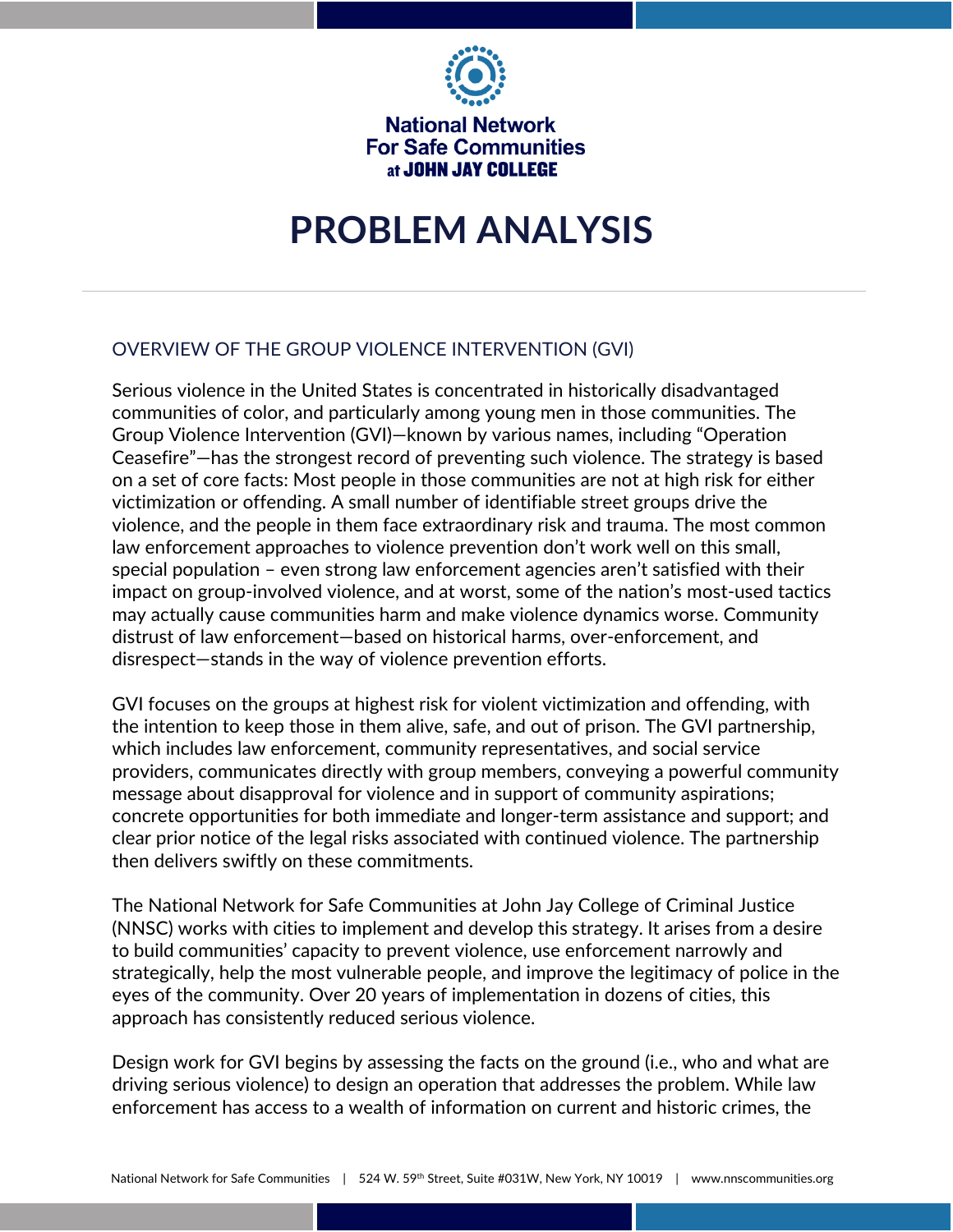information is often captured in a way that is more useful for prosecution than for violence prevention. Information and current intelligence on the street scene are usually scattered among frontline personnel and not systematically collected. Therefore, getting a current snapshot of local group and violence dynamics is critically important.

NNSC's research uses a mix of quantitative and qualitative information. Quantitative information can be used to assess the location of target crimes and their concentration; demographic characteristics of victims, offenders, and communities; criminal histories of victims and offenders; weapon types; and similar matters.

Qualitative information is gathered through structured methods with frontline practitioners—such as police officers, probation and parole officers, and line prosecutors. NNSC works with the city partners to assemble a cohort that typically includes between 15 and 20 frontline personnel with deep day to day knowledge of violence dynamics in the city – this often includes homicide and shooting investigators, gang or street crimes personnel, highly knowledgeable patrol officers who work chronically violent beats, gun or gang prosecutors from state and/or federal offices, probation or parole officers who supervise high risk clients, and so on. NNSC and this cohort then work together to discuss basic questions such as these:

- What is the context in which violent incidents occur?
- Are victims and offenders known to practitioners before violent events?
- Do victims and offenders participate in street groups, drug crews, or other kinds of highly active groups?
- How many such groups exist, where are they active, and what are their relationships with each other?
- Who are the individuals in these groups, and which of them are most violentor otherwise influential?

Once gathered, such information can guide policy formulation as well as GVI operations.

#### OVERVIEW OF THE GROUP AUDIT

The problem analysis is comprised of two research exercises: the group audit and the incident review. The purpose of the group audit is to 1) identify all street groups contributing to violence in a given city and 2) prospectively identify those groups of individuals who are escalating towards violence. The exercise is designed to work primarily from the street experience of knowledgeable police officers and other frontline personnel, rather than from formal or written intelligence. Our experience is that the depth of knowledge amongst such officers is profound, and is enormously valuable when consolidated and formalized. This information can then be supplemented with more traditional intelligence.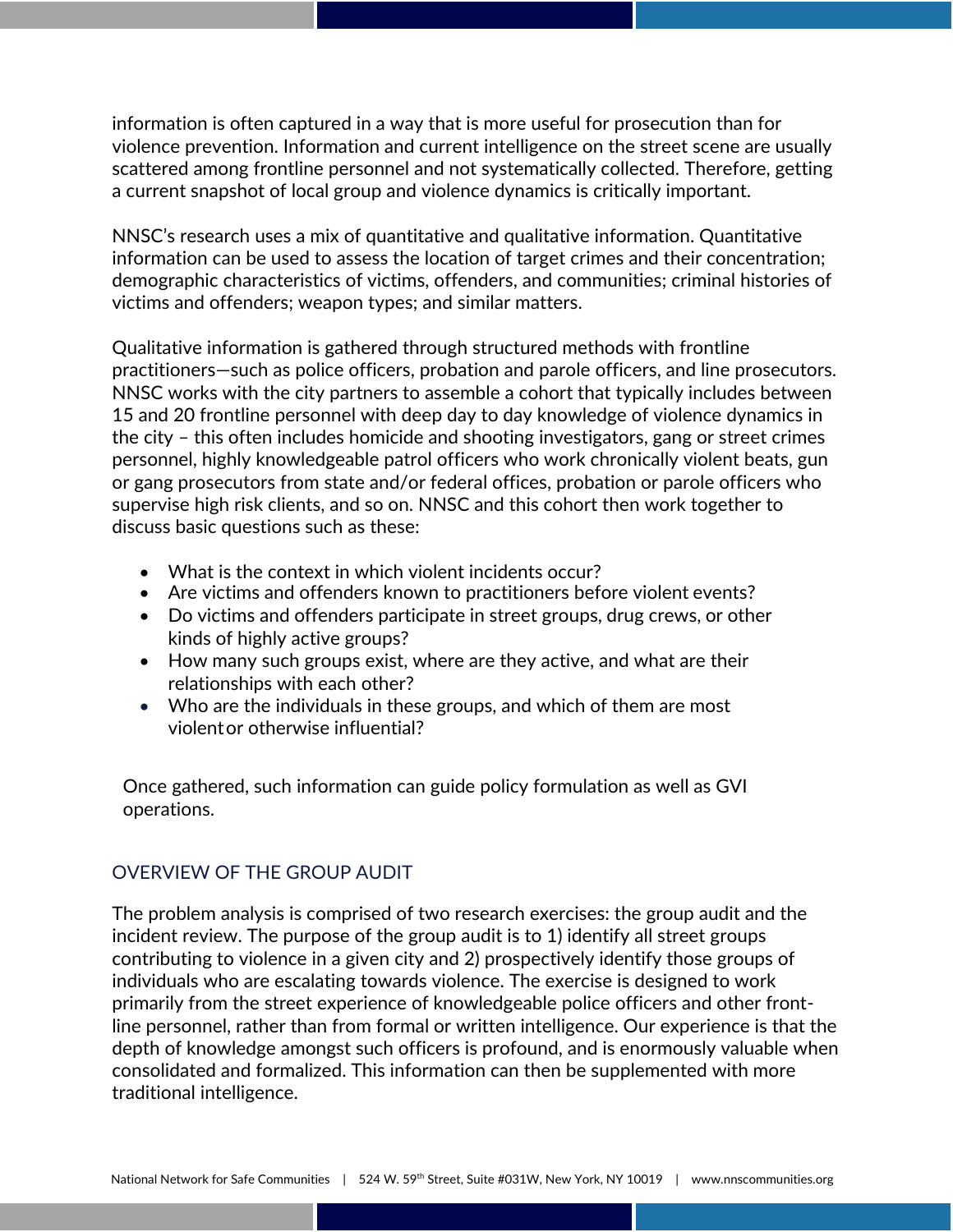Because the Group Violence Intervention is designed to directly interact with the individuals and groups responsible for the violence, detailed knowledge of this population is crucial. The group audit specifically focuses on 1) the groups contributing to serious violence in the city, 2) their illegal activities, 3) key individual members and 4) the relationships among groups.

#### **Sample Group Audit Agenda**

- 1. Opening remarks by police command staff
- 2. GVI overview and overview of confidentiality agreement
- 3. Description of data collection activities
- 4. Participants will share information with NNSC about groups that are 1) currently involved in violence or 2) escalating towards violence (e.g. weapons carrying). **Note: The term "group" can refer to any group, set, or gang of individuals who run together (i.e., it need not be an official gang by statutory code)**.
	- a. Specifically, audience members are asked to provide the following information on each known group:
		- i. Group name (if one is known)
		- ii. Street location (if applicable and meaningful to the groups' dynamics)
		- iii. Estimated group age range
		- iv. Relative level of violence (low, medium, high)
		- v. Estimated number of members
		- vi. Key members (for the purpose of ensuring that everyone in the room is discussing the same group)
		- vii. Illegal activities of group
		- viii. Other groups with whom they have alliances
		- ix. Other groups with whom they have feuds
		- x. Any other additional information known that is relevant to groups' violent activity

## OVERVIEW OF THE VIOLENT INCIDENT REVIEW

The purpose of the retrospective incident review is to determine the proportion of total jurisdiction violent incidents (measured as homicides, shootings, or other violent incidents—community-specific, determined by the law enforcement team) that can be attributed to street groups for a given time period. The information from this session will be used as a baseline to which future violent incident data for the city will be compared. During this meeting, NNSC facilitates a review of a subset of recent violent incidents in the city --- usually five years of homicide incidents and 1-2 years of nonfatal shooting incidents – and leads a discussion about each incident in turn, focused on the informal information that goes beyond the official information recorded in the incident files. This discussion intentionally taps the collective knowledge of a carefully assembled cohort of frontline law enforcement officers to capture the circumstances of the incidents,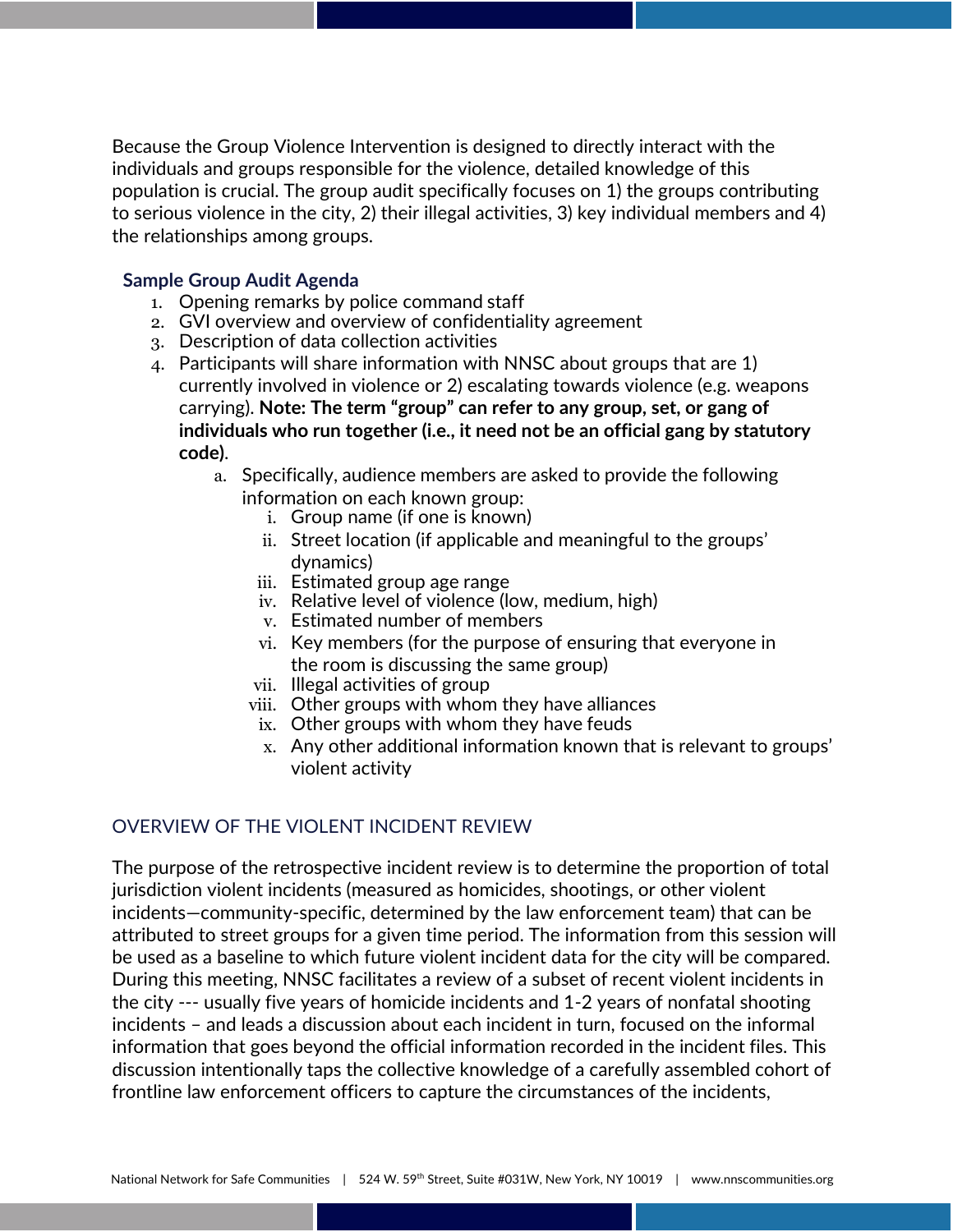particularly whether they are tied to a violent street group and therefore a subject of attention for this initiative. These reviews are different from standard case reviews held by the detective bureau: while case reviews establish fact patterns and attempt to close cases, incident reviews are about understanding each incident in context, seeing group connections, and identifying and interrupting cycles of violence.

#### **Sample Violent Incident Review Agenda**

- 1. Opening remarks by police command staff
- 2. GVI overview and overview of confidentiality agreement
- 3. Description of data collection activities
- 4. Participants then share information with the research team regarding each violent incident presented to the group (including official information, along with informal information, rumors on the street, etc.). The information provided here should be much more inclusive than that which would appear in official files. Note that the term "group" can refer to any violent group, set, or gang of individuals who hang out together (i.e., it need not be an official gang by statutory code).

Specifically, participants will be prompted about each violent incident based on the case number, date of incident, location, victim and suspect information. Participants are then asked to provide the following additional information:

- Incident known to participants? (Do folks remember this incident?)
- Incident context-narrative of what happened
- Type of incident (e.g., homicide, shooting, robbery)
- Reason for the incident (e.g., running dispute, sudden dispute, respect issue, drug business, robbery, drug robbery, domestic violence)
- Victim known to participants? Victim involved in a violent group?
- Suspect known to participants? Suspect involved in a violent group?
- Incident connected with previous homicide/shooting/violence?
- Incident connected to subsequent homicide/shooting/violence? Type of weapon?
- Group Member Involved (GMI)?

## **Logistics for the Problem Analysis**

Typically, the NNSC conducts the problem analysis via an in-person site visit over the span of 3-4 business days, depending on the jurisdiction and volume of violent incidents under review. This typically involves working closely with law enforcement partners to identify the practitioner cohort, securing a space to occupy for 3-4 days, and assembling information about the 5 years of homicides and 1-2 years of nonfatal shootings to be reviewed during the group audit.

Given the travel and gathering restrictions currently in place due to the COVID-19